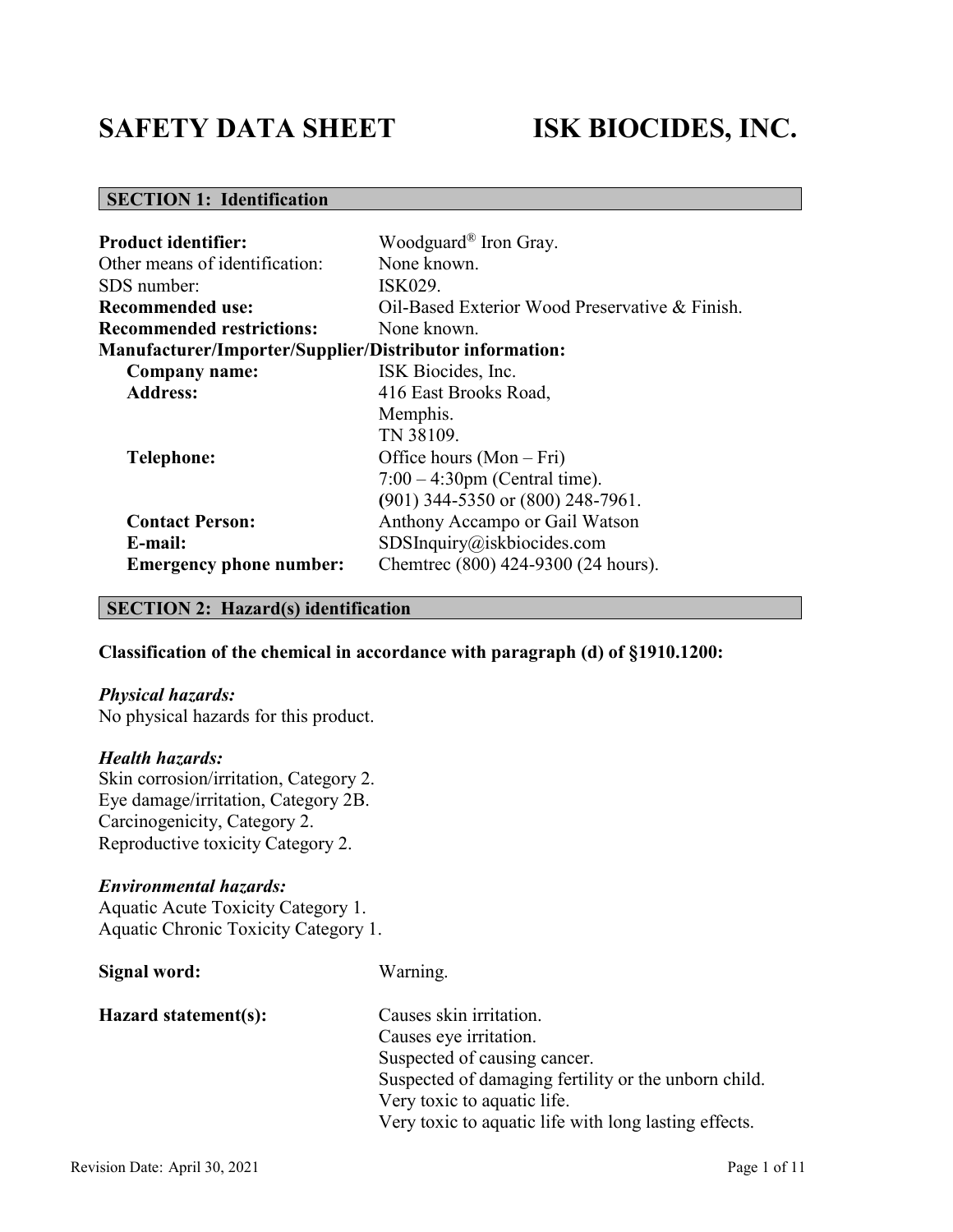Woodguard Iron Gray. SDS#: ISK029.

# **Hazard symbol(s):**



| <b>Precautionary statement(s):</b>                   |                                                                                                                                                                                                                                                                                                                                                                                                                                                           |
|------------------------------------------------------|-----------------------------------------------------------------------------------------------------------------------------------------------------------------------------------------------------------------------------------------------------------------------------------------------------------------------------------------------------------------------------------------------------------------------------------------------------------|
| <b>Prevention:</b>                                   | Obtain special instructions before use.<br>Do not handle until all safety precautions have been read<br>and understood.<br>Wash hands thoroughly after handling.<br>Avoid release to the environment.<br>Wear protective gloves.                                                                                                                                                                                                                          |
| <b>Response:</b>                                     | IF ON SKIN: Wash with plenty of soap and water.<br>IF IN EYES: Rinse cautiously with water for several<br>minutes. Remove contact lenses if present and easy to do.<br>Continue rinsing.<br>If skin irritation occurs: Get medical advice/attention.<br>If eye irritation persists: Get medical advice/attention.<br>If exposed or concerned: Get medical advice/attention.<br>Take off contaminated clothing and wash before reuse.<br>Collect spillage. |
| Storage:                                             | None.                                                                                                                                                                                                                                                                                                                                                                                                                                                     |
| Disposal:                                            | Dispose of contents/container to an appropriate treatment<br>and disposal facility in accordance with applicable laws<br>and regulations.                                                                                                                                                                                                                                                                                                                 |
| Hazard(s) not otherwise<br><b>Classified (HNOC):</b> | None known.                                                                                                                                                                                                                                                                                                                                                                                                                                               |

# **Percentage of ingredient(s) of unknown acute toxicity:**

19% of the mixture consists of ingredients of unknown acute toxicity (oral/inhalation). 20% of the mixture consists of ingredients of unknown acute toxicity (dermal).

# **SECTION 3: Composition/information on ingredients**

# **Mixture:**

| <b>Chemical name</b>     | Concentration<br>(weight $\%$ ) | CAS#        |
|--------------------------|---------------------------------|-------------|
| Proprietary UV Inhibitor | $< 5\%$                         | Proprietary |
| Copper-8-Quinolinolate   | $<$ 5%                          | 10380-28-6  |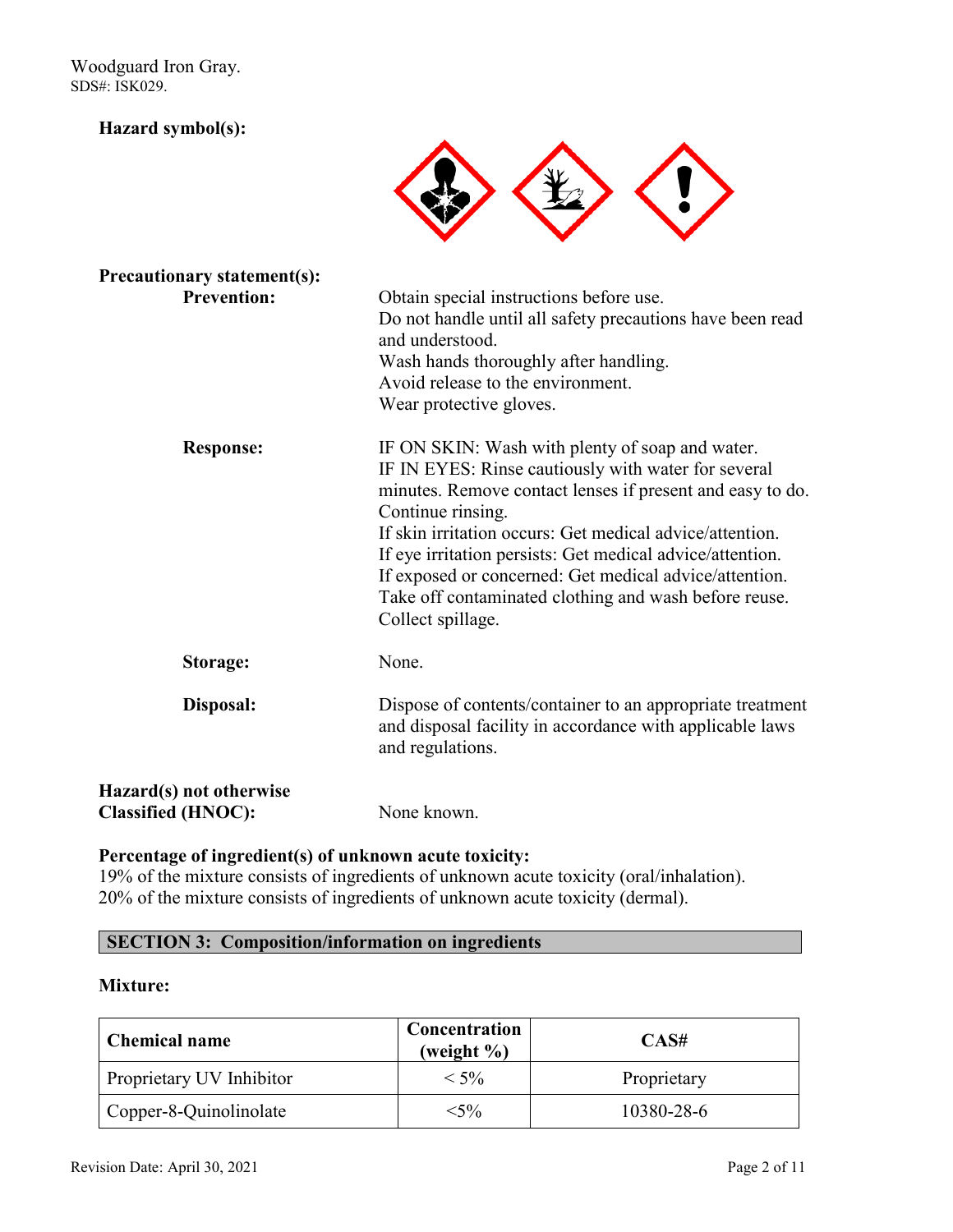| <b>Proprietary Solvent</b> | $10 - 30\%$ | Proprietary |
|----------------------------|-------------|-------------|
| Titanium Dioxide           | $5\%$       | 13463-67-7  |

The specific chemical identity and/or exact percentage (concentrate) of composition has been withheld under trade secret rights.

# **SECTION 4: First-aid Measures**

**Inhalation:** Move person to fresh air. If person is not breathing, call 911 or an ambulance, then give artificial respiration, preferably mouth-to-mouth if possible. Call a poison control center or doctor for further treatment advice.

**Skin contact:** Take off contaminated clothing. Rinse skin immediately with plenty of water for 15 – 20 minutes. Call a poison control center or doctor for treatment advice.

**Eye contact:** Hold eye open and rinse slowly and gently with water for 15 – 20 minutes. Remove contact lenses, if present, after the first 5 minutes, then continue rinsing eye. Call a poison control center or doctor for treatment advice.

**Ingestion:** Immediately call a poison control center or doctor. Do not induce vomiting unless told to do so by a poison control center or doctor. Do not give any liquid to the person. Do not give anything by mouth to an unconscious person.

**Most important symptoms/effects, acute and delayed:** Mildly irritating to eyes. Moderately irritating to skin.

**Indication of immediate medical attention and special treatment needed:** If any symptoms described above are noted, contact a physician and give them this SDS sheet.

## **SECTION 5: Fire-fighting measures**

**Suitable extinguishing media:** Foam, carbon dioxide, dry chemical. **Unsuitable extinguishing media:** None known.

**Specific hazards arising from the chemical:** *Hazardous combustion products may include:* Carbon monoxide, carbon dioxide.

**Special protective equipment and precautions for fire-fighters:** Wear MSHA/NIOSHapproved, self-contained breathing apparatus and full protective clothing. Cool exposed containers with water.

# **SECTION 6: Accidental release measures**

# **Personal precautions, protective equipment and emergency procedures**:

Use personal protective equipment. Ensure adequate ventilation. For personal protection see section 8. This product is toxic to fish. DO NOT apply directly to water, to areas where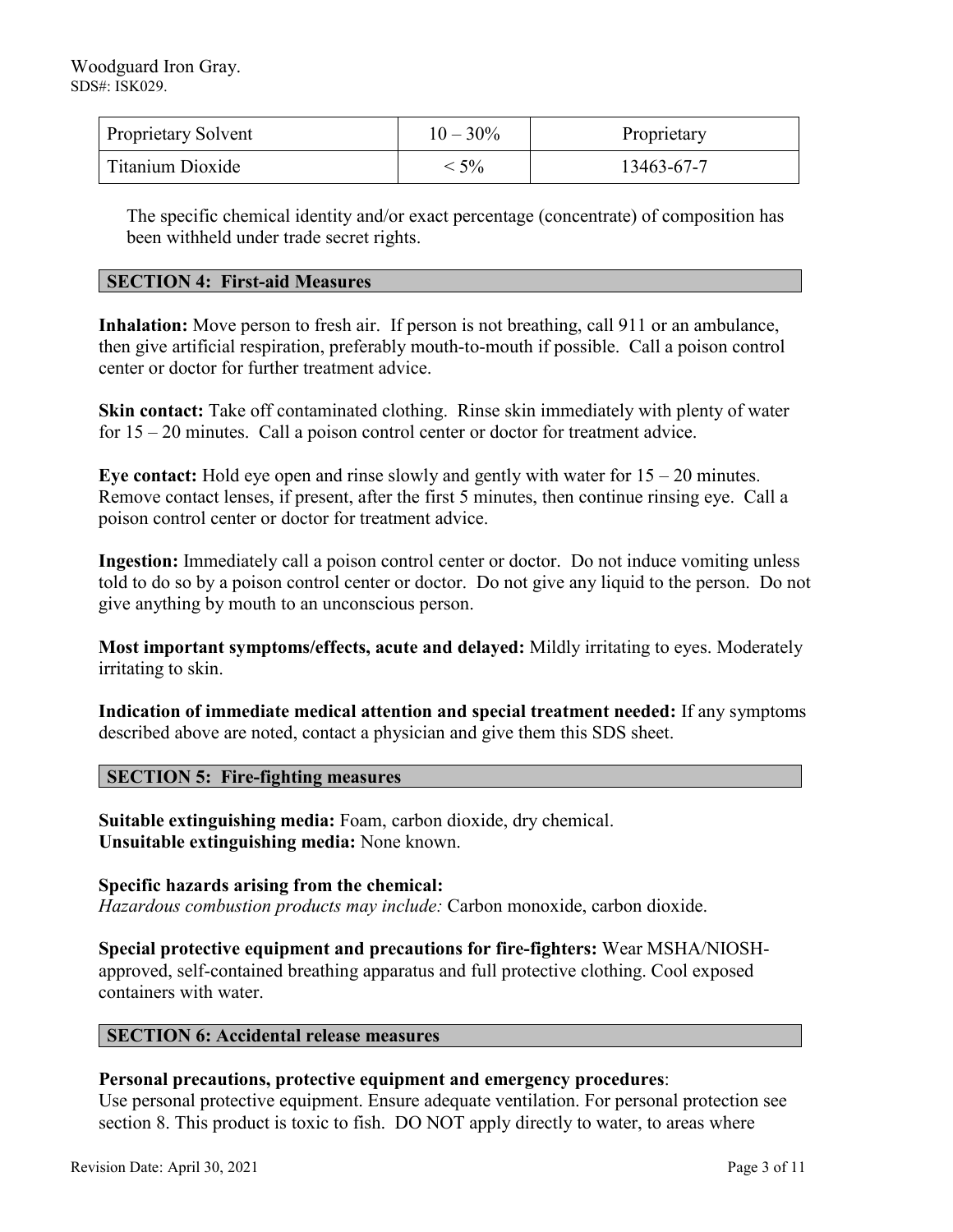Woodguard Iron Gray. SDS#: ISK029.

> surface water is present or to intertidal areas below the mean high water mark. DO NOT contaminate water when disposing of equipment washwaters.

# **Methods and materials for containment and cleaning up:**

SMALL SPILL: Wear appropriate protective clothing (see Section 8). Recover free liquid. Absorb remainder with sand or clay and place in a waste receptacle.

LARGE SPILL: Wear appropriate protective clothing (see Section 8). Eliminate all ignition sources. Restrict access to contaminated area. Stop spill at source. Dike to prevent spreading. Pump liquid to a recovery vessel. Absorb remainder of material with sand or clay and place in a properly labeled waste receptacle. Follow all local, state, and federal regulations for disposal. Do not contaminate water while cleaning equipment or disposing of wastes. Prohibit contamination of streams, lakes, or other bodies of water.

# **SECTION 7: Handling and Storage**

**Precautions for safe handling:** Observe good personal hygiene practices. Change protective gloves/clothing when signs of contamination appear. Keep out of reach of children.

**Conditions for safe storage, including any incompatibles:** Store away from food or feed in a secure, well-ventilated area protected from extreme temperatures. Do not transfer to an unmarked container. Keep container closed when not in use. Do not store or use in vicinity of sparks, open flame, or other ignition sources.

# **SECTION 8: Exposure controls/personal protection**

# **Control Parameters: Occupational exposure limits:**

| US OSHA HAZARDOUS COMPONENTS (29 CFR 1910.1200):<br><b>Permissible Exposure Limits</b> |                            |                                       |
|----------------------------------------------------------------------------------------|----------------------------|---------------------------------------|
| <b>Substance</b>                                                                       | <b>PEL-TWA</b><br>(8 hour) | <b>PEL-STEL</b><br>$(15 \text{ min})$ |
| Proprietary UV Inhibitor                                                               | $15 \text{ mg/m}^3$        | None available                        |
| Copper-8-Quinolinolate                                                                 | None available             | None available                        |
| Proprietary Solvent                                                                    | None available             | None available                        |
| Titanium Dioxide                                                                       | $15 \text{ mg/m}^3$        | None available                        |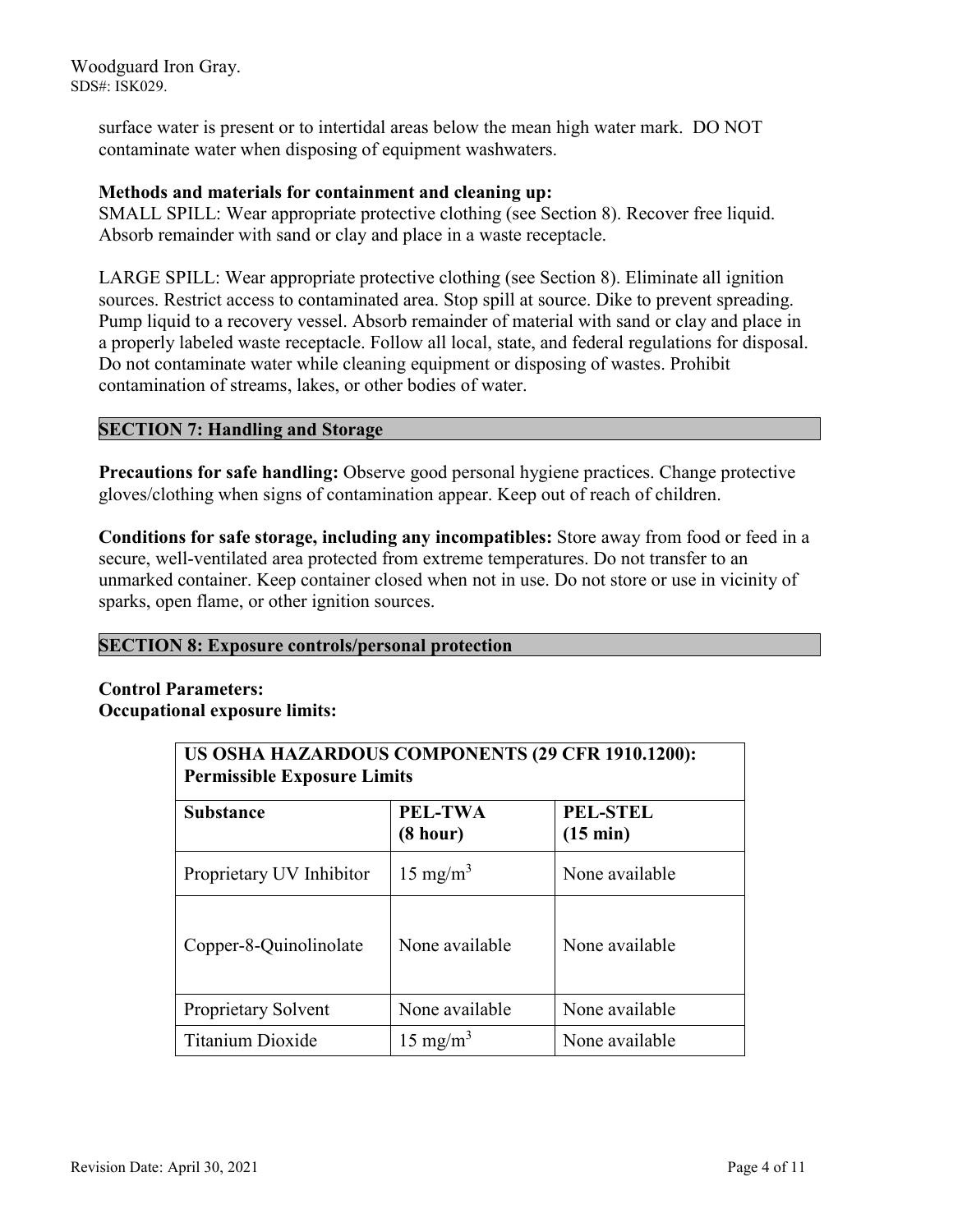| <b>ACGIH Threshold Limit Values</b> |                            |                             |
|-------------------------------------|----------------------------|-----------------------------|
| <b>Substance</b>                    | <b>TLV-TWA</b><br>(8 hour) | <b>TLV-STEL</b><br>(15 min) |
| Proprietary UV Inhibitor            | $10 \text{ mg/m}^3$        | None available              |
| Copper-8-Quinolinolate              | None available             | None available              |
| Proprietary Solvent                 | None available             | None available              |
| Titanium Dioxide                    | $10 \text{ mg/m}^3$        | None available              |

# **Other Exposure Limits:** None known.

**Appropriate engineering controls:** Ventilate via mechanical methods (general or local exhaust) to maintain exposure below TLV(s), if applicable. Good industrial hygiene practice dictates that indoor work areas should be isolated and provided with adequate local exhaust ventilation.

## **Individual protection measures, such as personal protective equipment:**

**Eye/face protection:** Wear chemical splash goggles and/or face shield during mixing and when exposed to mist.

**Skin and Hand protection:** Wear rubber gloves when handling, using, or applying this product. Special precautions should be taken to ensure that material cannot get inside gloves.

**Respiratory protection:** None normally required if good ventilation is maintained. If mist is generated during application process, use a disposable mist respirator.

**Other:** None normally required. Use as necessary to prevent exposure. Wash thoroughly if product is in contact with skin. Wear appropriate clothing.

 **Thermal hazards:** None known.

# **SECTION 9: Physical and chemical properties**

| Appearance:                          |                              |
|--------------------------------------|------------------------------|
| <b>Physical state:</b>               | Liquid.                      |
| Form:                                | Gray liquid.                 |
| Color:                               | Gray.                        |
| Odor:                                | Slight petroleum distillate. |
| <b>Odor threshold:</b>               | Not available.               |
| pH:                                  | $5.5 - 6.0$ .                |
| <b>Melting point/freezing point:</b> | Not known.                   |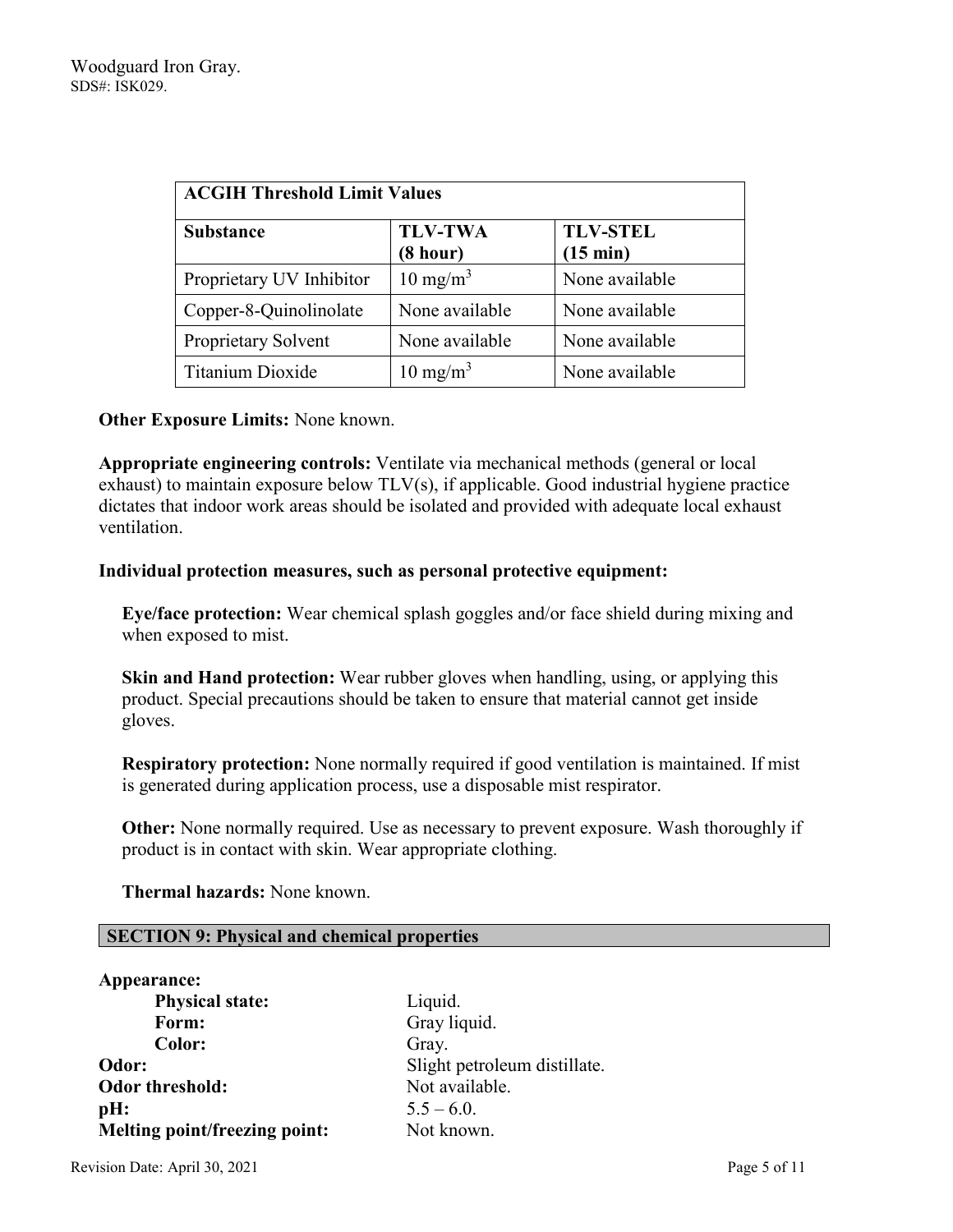| <b>Initial Boiling point/Boiling Range:</b>             | Not applicable.                                   |
|---------------------------------------------------------|---------------------------------------------------|
| <b>Flash point:</b>                                     | $>110$ °C.                                        |
| <b>Evaporation rate:</b>                                | $1$ (nBuAC=1).                                    |
| <b>Flammability (solid, gas):</b>                       | Not available.                                    |
| <b>Upper/lower flammability or explosive limits:</b>    |                                                   |
| <b>Flammability limit – lower:</b>                      | Not Determined.                                   |
| <b>Flammability limit – upper:</b>                      | Not Determined.                                   |
| <b>Explosive limit - lower:</b>                         | Not Determined.                                   |
| <b>Explosive limit – upper:</b>                         | Not Determined.                                   |
| Vapor pressure:                                         | $\leq 1$ mm Hg.                                   |
| <b>Vapor density:</b>                                   | $> 1$ (Air=1).                                    |
| <b>Relative density (Specific gravity):</b>             | 0.914.                                            |
| Solubilities (water, other):                            | Negligible.                                       |
| Partition coefficient (n-octanol/water): Not available. |                                                   |
| <b>Auto-ignition temperature:</b>                       | Not known.                                        |
| <b>Decomposition temperature:</b>                       | Not available.                                    |
| <b>Viscosity:</b>                                       | 1 -500 cPs Brookfield #2 $\omega$ 20 rpm at 70°F. |
| <b>Other information:</b>                               |                                                   |
| <b>Bulk density:</b>                                    | 7.61 lbs per gal (weight per gallon cup).         |
| VOC:                                                    | $108 \text{ g/L} - 0.90 \text{ lbs/gal}$          |

# **SECTION 10: Stability and Reactivity**

**Reactivity:** No data available.

**Chemical stability:** This material is stable under normal handling and storage conditions. **Possibility of hazardous reactions:** Material is not known to polymerize. **Conditions to avoid:** None known. **Incompatible materials:** Strong oxidants agents. **Hazardous decomposition Products:** Carbon monoxide, Carbon dioxide.

# **SECTION 11: Toxicological information**

## **Information on likely routes of exposure:**

**Inhalation:** None normally expected.

**Ingestion:** None normally expected.

**Skin:** Skin Irritation: Moderately irritating. Not a skin sensitizer.

**Eye:** Eye Irritation: Mildly irritating.

**Symptoms related to the physical, chemical, and toxicological characteristics:** None known.

**Delayed and immediate effects and chronic effects from short or long-term exposure:** None known.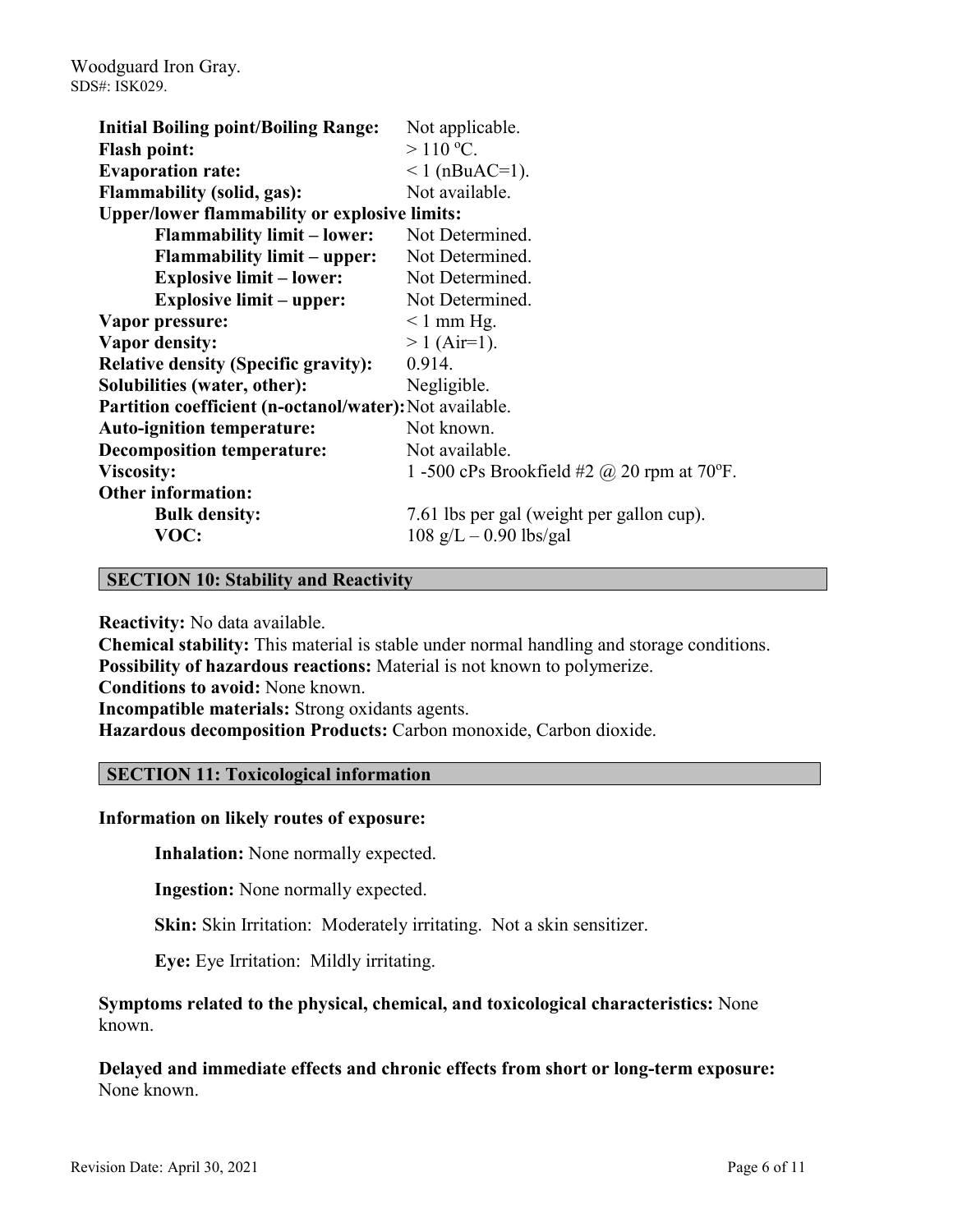# **Acute toxicity: Ingredient Information:**

| <b>Substance</b>            | <b>Test Type (species)</b>       | Value           |
|-----------------------------|----------------------------------|-----------------|
|                             | LD50 Oral (Rat)                  | $>10000$ mg/kg  |
| Proprietary UV<br>Inhibitor | LD50 Dermal (Rabbit)             | $> 10000$ mg/kg |
|                             | LC50 Inhalation, (Rat)           | None known      |
|                             | $LD_{50}$ Oral (Rat)             | $9930$ mg/kg    |
| Copper-8-<br>Quinolinolate  | $LD_{50}$ Dermal (Rabbit)        | $>$ 2000 mg/kg  |
|                             | $LC_{50}$ Inhalation (Rat)       | $820$ mg/m $3$  |
|                             | $LD_{50}$ Oral (Rat)             | 5660 mg/kg      |
| Proprietary<br>Solvent      | LD <sub>50</sub> Dermal (Rabbit) | $2520$ mg/kg    |
|                             | $LC_{50}$ Inhalation (Rat)       | Not available   |
|                             | LD50 Oral (Rat)                  | $> 10000$ mg/kg |
| <b>Titanium Dioxide</b>     | LD50 Dermal (Rabbit)             | $> 10000$ mg/kg |
|                             | LC50 Inhalation, (Rat)           | None known      |

# **Product Acute Toxicity Estimates:**

Oral: Rat -  $LD_{50} \rightarrow 5000$  mg/kg. Dermal: Rabbit -  $LD_{50} \rightarrow 2000$  mg/kg. Inhalation: Rat -  $LC_{50}$   $-$  > 2.12 mg/L.

| <b>Skin corrosion/irritation:</b>  | Based upon information available on the known<br>components, the product may cause moderate skin<br>irritation.                                                  |
|------------------------------------|------------------------------------------------------------------------------------------------------------------------------------------------------------------|
| Serious eye damage/eye irritation: | Based upon information available on the known<br>components, the product may cause mild eye<br>irritation.                                                       |
| <b>Respiratory sensitization:</b>  | Based upon information available on the known<br>components, the product is not anticipated to cause<br>respiratory sensitization.                               |
| <b>Skin sensitization:</b>         | Based upon information available on the known<br>components, the product is not anticipated to cause<br>skin sensitization.                                      |
| Germ cell mutagenicity:            | Based upon information available on the known<br>components, the product is not anticipated to be a<br>mutagen.                                                  |
| Carcinogenicity:                   | Based upon information available on the known<br>components, the product contains components that<br>are suspected to be carcinogenic when present as a<br>dust. |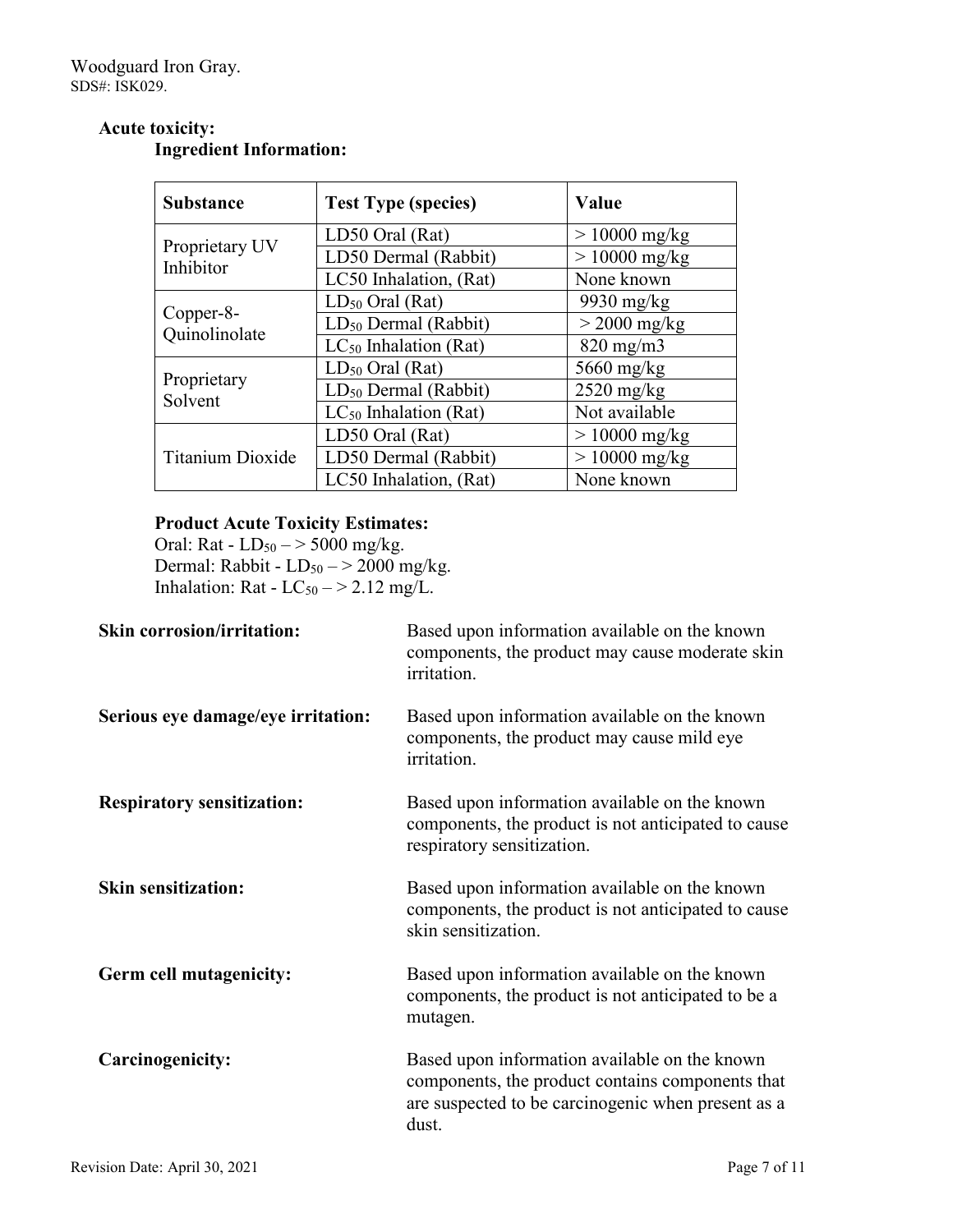| <b>Reproductive toxicity:</b>                              | Based upon information available on the known<br>components, the product contains a component that is<br>suspected of damaging fertility or the unborn child.                   |
|------------------------------------------------------------|---------------------------------------------------------------------------------------------------------------------------------------------------------------------------------|
| Specific target organ toxicity-<br><b>Single exposure:</b> | Based upon information available on the known<br>components, the product is not anticipated to cause<br>specific target organ toxicity after a single exposure.                 |
| Specific target organ toxicity-<br><b>Repeat exposure:</b> | Based upon information available on the known<br>components, the product is not anticipated to cause<br>specific target organ toxicity after repeated or<br>prolonged exposure. |
| <b>Aspiration hazard:</b>                                  | Based upon information available on the known<br>components, the product is not anticipated to be an<br>aspiration hazard.                                                      |
| <b>Further information:</b>                                | Not available.                                                                                                                                                                  |

# **SECTION 12: Ecological information**

# **Ecotoxicity**

**Product data:** No data available. **Ingredient Information:**

| <b>Substance</b>            | <b>Test Type</b>                                           | <b>Species</b> | Value                 |
|-----------------------------|------------------------------------------------------------|----------------|-----------------------|
| Proprietary UV<br>Inhibitor | $LC_{50}$ other fish                                       | Fish           | $> 1000$ mg/l $- 96h$ |
|                             | $EC_{50}$ Daphnia magna<br>Water flea)                     | Invertebrate   | $> 1000$ mg/l $- 48h$ |
|                             | $LC_{50}$                                                  | Algae          | None available        |
| Copper-8-<br>Quinolinolate  | $LC_{50}$ Oncorhynchus<br>mykiss (rainbow<br>trout)        | Fish           | $140$ ug/L $-48h$     |
|                             | $EC_{50}$ Daphnia magna<br>(Water flea)                    | Invertebrate   | 163 ppb $-48h$        |
|                             | $LC_{50}$                                                  | Algae          | Not available         |
| Proprietary Solvent         | LC <sub>50</sub> Oncorhynchus<br>mykiss (rainbow<br>trout) | Fish           | $> 0.1$ mg/l          |
|                             | $EC_{50}$                                                  | Invertebrate   | Not available         |
|                             | $EC_{50}$ Bacteria                                         | Bacteria       | $> 1$ mg/l (3hr)      |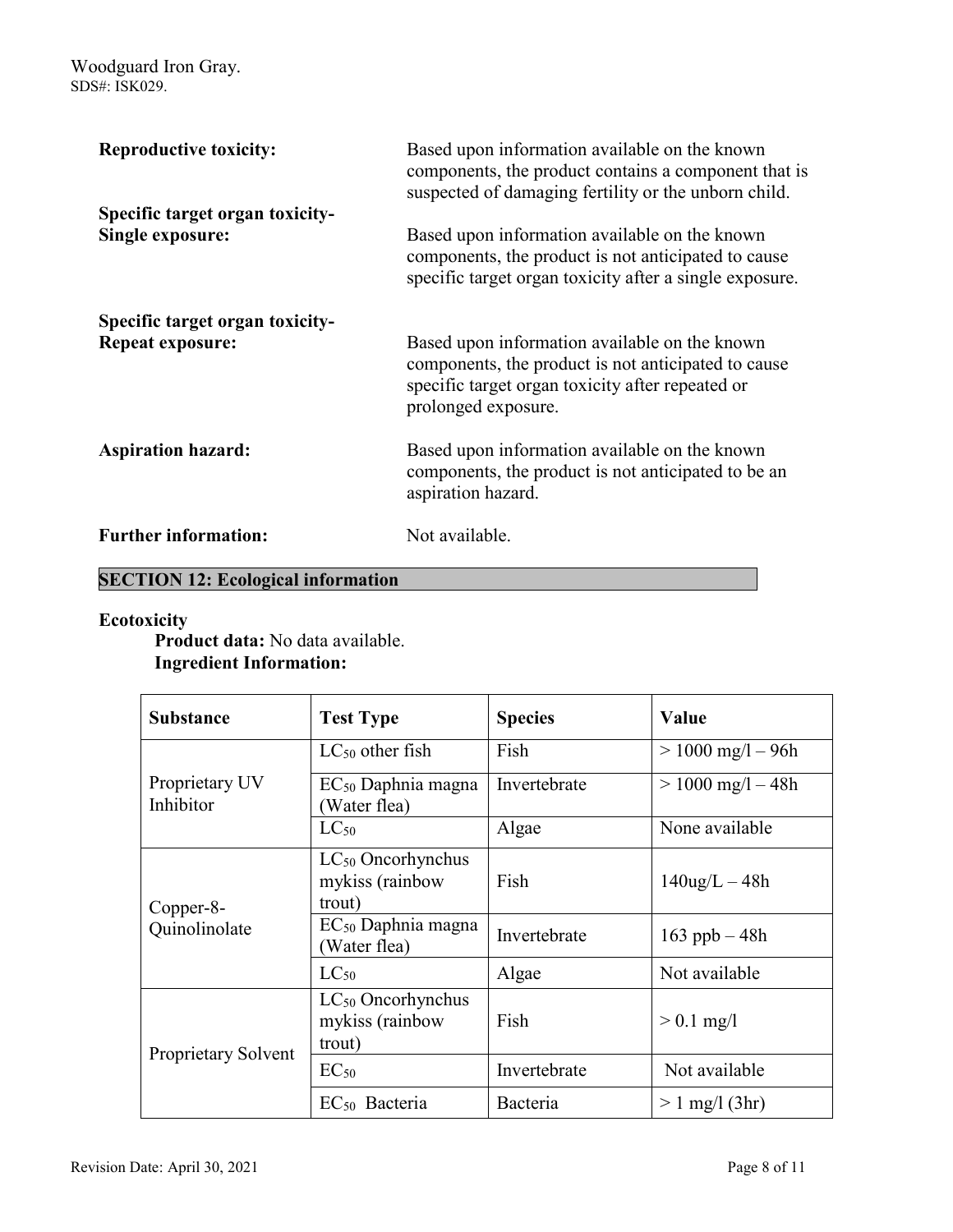| Titanium Dioxide | $LC_{50}$ other fish                    | Fish         | $> 1000$ mg/l – 96h |
|------------------|-----------------------------------------|--------------|---------------------|
|                  | $EC_{50}$ Daphnia magna<br>(Water flea) | Invertebrate | $> 1000$ mg/l – 48h |
|                  | $LC_{50}$                               | Algae        | None available      |

**Persistence and degradability:** Not available. **Bioaccumulative potential:** Not available. **Mobility in soil:** Not available. **Mobility in general:** Not available. **Other adverse effects:** This product is toxic to fish.

# **SECTION 13: Disposal considerations**

## **Disposal instructions:**

Dispose of contents/container to an appropriate treatment and disposal facility in accordance with applicable laws and regulations.

# **SECTION 14: Transport Information**

**DOT:** Not regulated. **IATA:** Not regulated. **IMDG:** Not regulated.

**Special precautions during transport:** Not available.

**Bill of lading classification:** Preservatives, wood, n.o.i. NMFC 161490 sub 2

# **SECTION 15: Regulatory Information**

## **USA:**

**FIFRA: Pesticide Registration:** 

This chemical is a pesticide product registered by the Environmental Protection Agency and is subject to certain labeling requirements under federal pesticide law. These requirements differ from the classification criteria and hazard information required for safety data sheets, and for workplace labels of non-pesticide chemicals. Following is the hazard information as required on the pesticide label:

# **CAUTION** Harmful if swallowed. This pesticide is toxic to fish.

**United States Federal Regulations:** SDS complies with the OSHA, 29 CFR 1910.1200.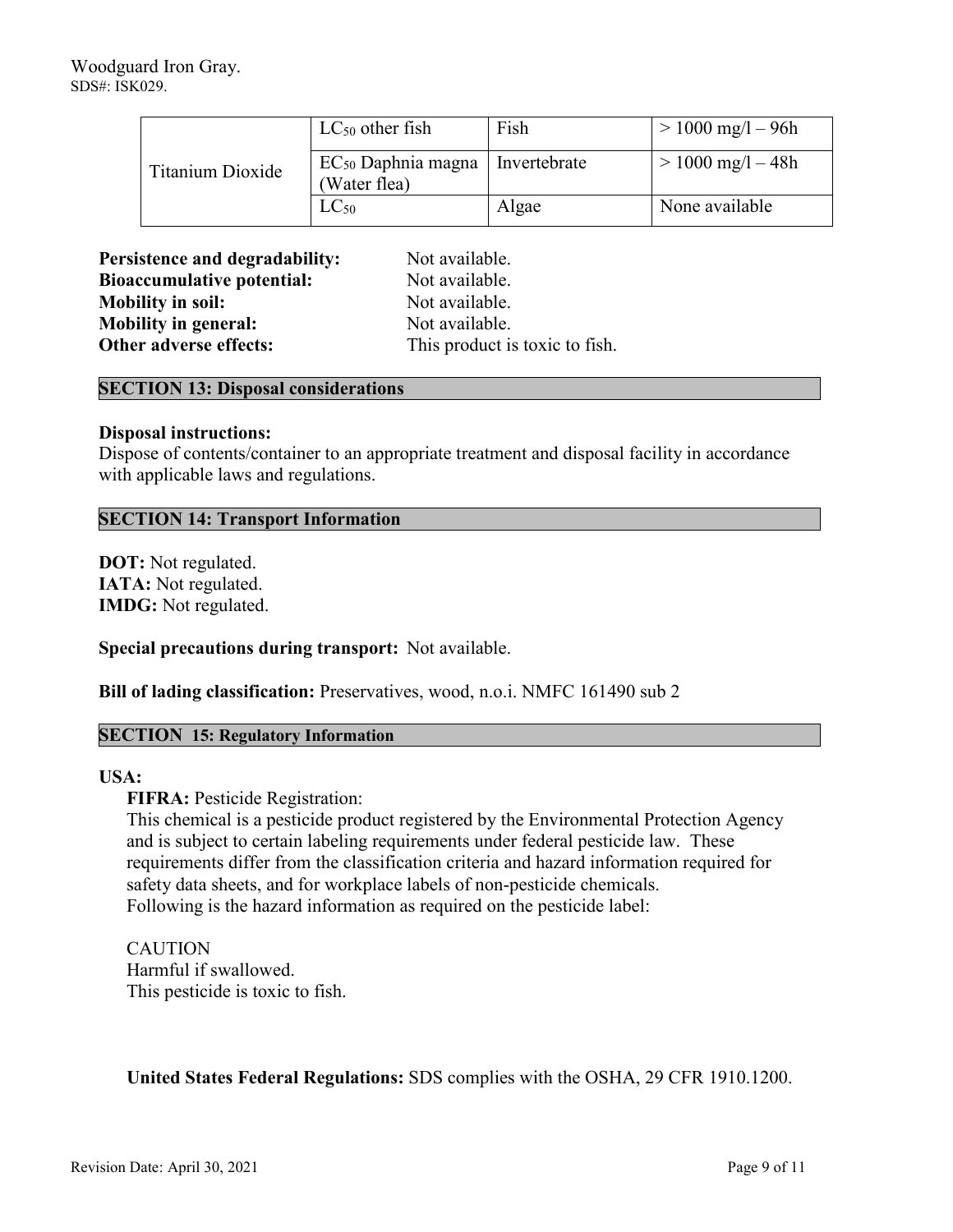**SARA Superfund and Reauthorization Act of 1986 Title III sections 302, 311,312 and 313:** The following components are subject to reporting levels established by SARA Title III, Section 302: None.

# **CERCLA/Superfund, 40 CFR 117, 302:** Not listed.

| <b>CHEMICAL</b>             | <b>C.A.S. Number</b> | Weight %    | <b>Section 311/312</b>                            |
|-----------------------------|----------------------|-------------|---------------------------------------------------|
| Proprietary UV<br>Inhibitor | Proprietary          | $< 5\%$     | Chronic Health<br>Hazard.                         |
| Copper-8-<br>Quinolinolate  | 10380-28-6           | $< 5\%$     | Fire Hazard.                                      |
| Proprietary Solvent         | Proprietary          | $10 - 30\%$ | Acute health hazard,<br>Chronic health<br>hazard. |
| Titanium dioxide            | 13463-67-7           | $< 5\%$     | Chronic Health<br>Hazard                          |

**Section 313 – List of Toxic Chemicals (40CFC 372):** This product contains the following components (at level of 1% or greater) found on the 313 list of Toxic Chemicals. None.

**Toxic Substance Control Act (TSCA):** All substances are TSCA listed.

**Federal Water Pollution Control Act, Clean Water Act, 40 CFR 401.15 (formerly section 307) 40 CFR 116 (formerly section 311):** This product does not contain listed chemicals.

# **STATE REGULATIONS:**

This SDS contains specific health and safety data is applicable for state requirements. For details on your regulatory requirements you should contact the appropriate agency in your state.

**California Proposition 65:** WARNING: This product also contains a chemical known to the State of California to cause cancer: Titanium dioxide (airborne, unbound particles of respirable size).

**New Jersey Right to Know:** The following components are listed on the New Jersey Right to Know list: Copper 8-Quinolinolate (listed under copper compounds), Titanium dioxide (airborne, unbound particles of respirable size).

**Pennsylvania Right to Know:** The following components are listed on the Pennsylvania Right to Know list: Titanium dioxide (airborne, unbound particles of respirable size).